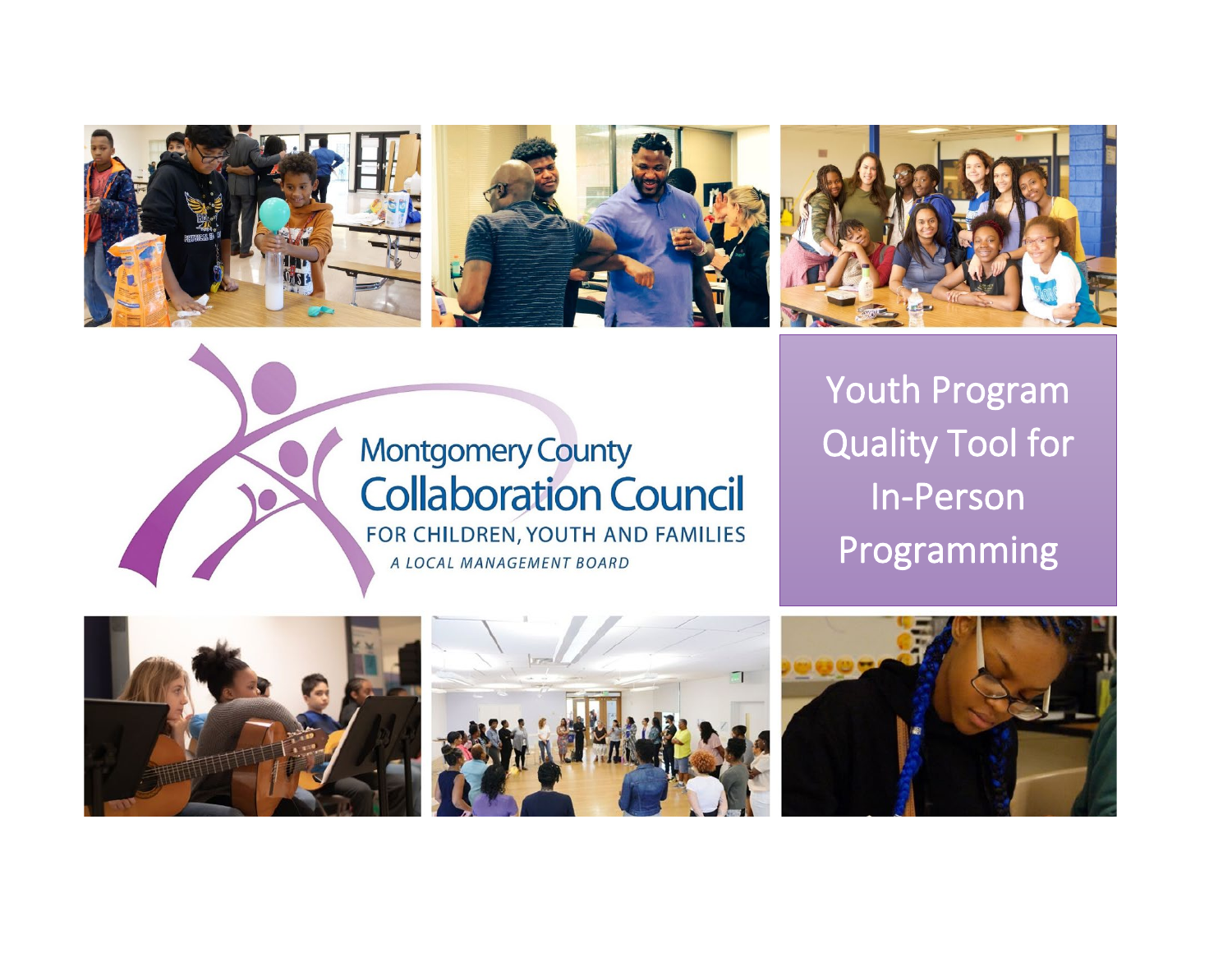

### **Contents**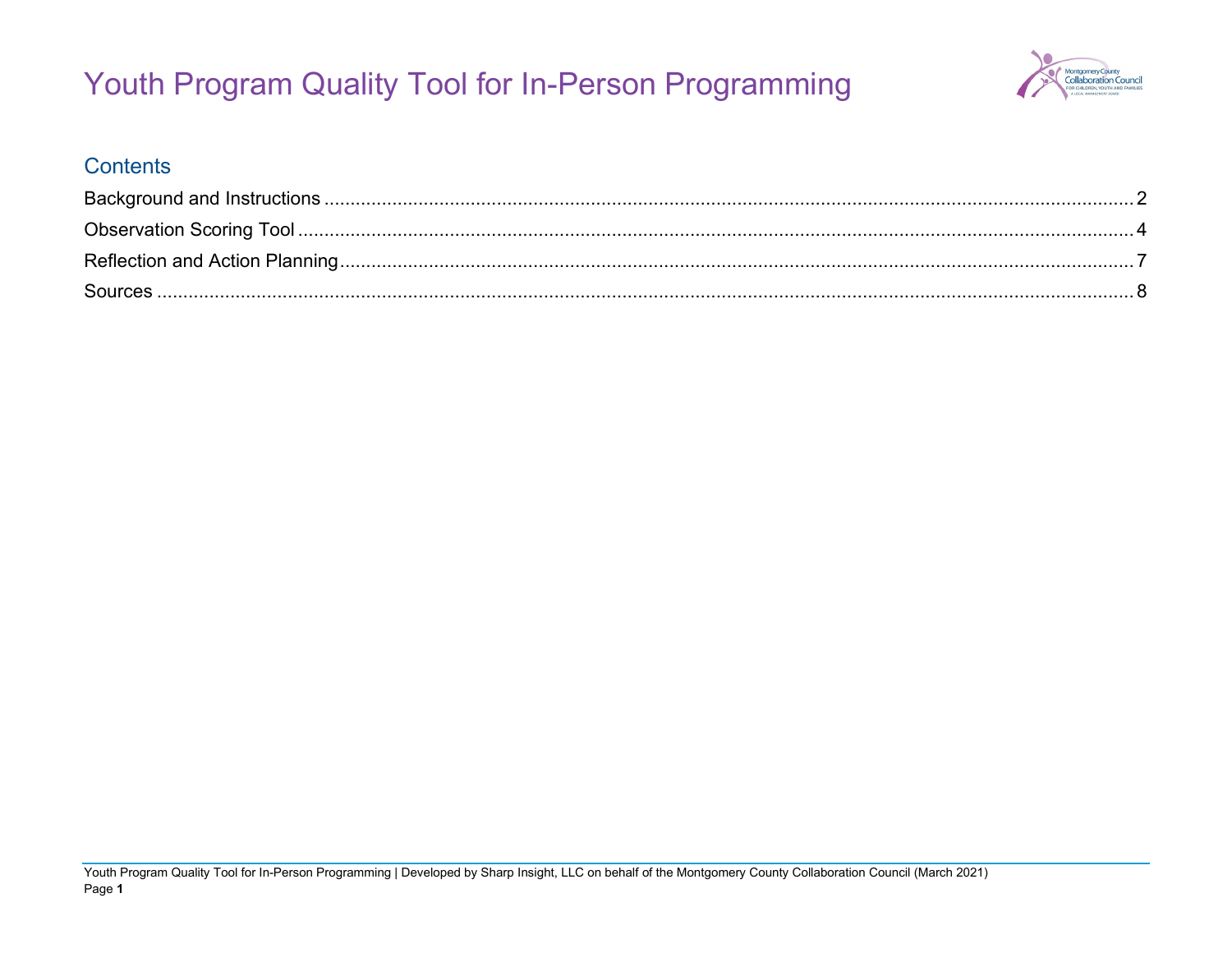

### <span id="page-2-0"></span>Background and Instructions

### **Overview**

The *Youth Program Quality Tool for In-Person Programming* **[YPQT-IN]** was commissioned by the Collaboration Council as a part of their mission to support quality youth development programming. Developed by Sharp Insight, LLC, the instrument is specifically designed for youth program personnel to evaluate their program's quality and improve on key program components that lead to positive development for both youth and staff. This observation-based tool is structured around five categories: Program Structure, Program Content, Safe Environment, Supportive Environment, Interaction & Engagement. In addition to the observation tool itself, there is a supplemental worksheet to support scoring, reflection, action planning, and follow-up visits, as applicable. The YPQT-IN is meant to accompany quality improvement processes such as health and safety compliance, self-assessment, monitoring and evaluation, and improvement planning.

### Community of Practice

The Montgomery County Collaboration Council's Youth Development Community of Practice offers professional learning opportunities for youth development practitioners serving young people in the County. The Community of Practice brings to our youth development practitioners a coordinated system of ongoing training with experienced and knowledgeable facilitators, expert-led symposia, online courses, and access to elearning resources, such as a library and recorded webinars. At the core of the Community of Practice is peer networking to share best practices and innovative program strategies that promote positive youth outcomes in the County's young people. As part of a full range of professional learning opportunities, our Community of Practice offers capacity build opportunities that address each of the five domains included in the Excel Beyond the Bell Youth Program Quality Tool: program structure, program content, safe environment, supportive environment, interaction & engagement. For information and registration for upcoming workshops please visit:<https://collaborationcouncil.org/online-calendar/>

### About Us

Since 1992, The Montgomery County Collaboration Council for Children, Youth and Families has brought together public and private service providers to address the needs of Montgomery County, Maryland's children under the age of 18, and their families. One in four county residents fits this youthful profile. Designated as a Local Management Board by the State of Maryland, the Montgomery County Collaboration Council's purpose is to be a catalyst so that agencies and other groups can collaborate to achieve positive results in the community. Now a quasi public non-profit, the Collaboration Council's work continues to grow and change to meet the ever-evolving needs of the county's residents. For more information, please visit:<https://collaborationcouncil.org/>

Youth Program Quality Tool for In-Person Programming | Developed by Sharp Insight, LLC on behalf of the Montgomery County Collaboration Council (March 2021) Page **2**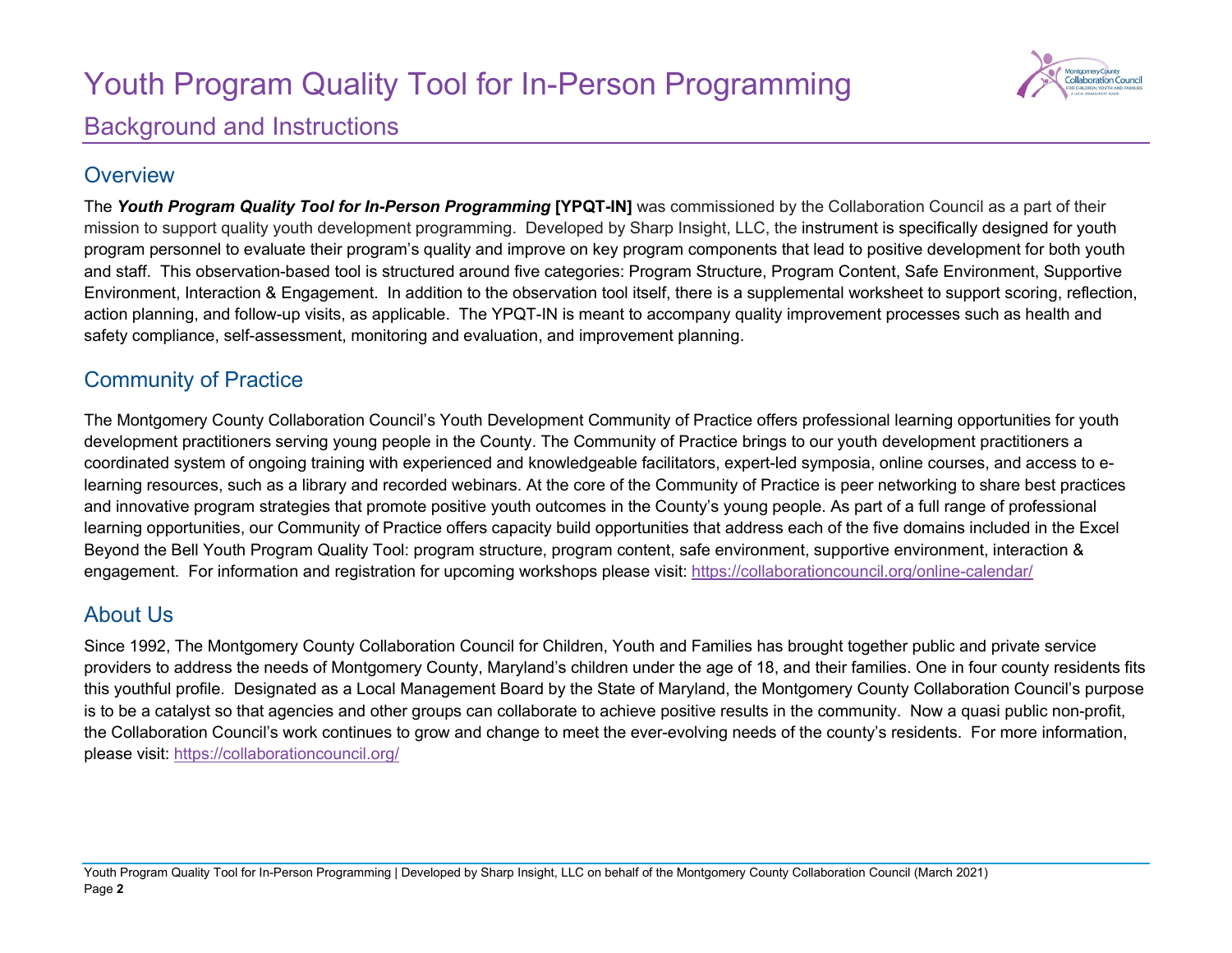

#### Recommended Instructions for Planning, Observation, and Follow-Up

#### **BEFORE: Prior to the use of the YPQT-IN, it is recommended that Program Observers and Youth Program Personnel:**

- 1. Familiarize themselves with the tool so they are aligned in their understanding of the purpose, process, categories, and items.
- 2. Determine how the tool will be used in the program (e.g., peer, internal leadership, and/or external assessment).
- 3. Schedule TWO one-hour blocks, including: a) the site visit so the staff member(s) being observed are aware of the visit and can prepare for this structured opportunity for observation, learning, and growth, and b) the follow-up meeting, ideally within 2 weeks of the site visit, for a review of evidence and scoring, reflective discussion, and action planning.

#### **DURING: When observing an online program, it is recommended that Program Observers (e.g., peer, internal, or external observers):**

- 1. Prepare for their site visit by confirming with staff the time and location, ideally allowing one hour of observation time.
- 2. Bring a notebook and pen or a laptop to complete note taking; observers are asked to not complete the YPQT-IN while observing.
- 3. Upon arrival, find an out-of-the-way spot where they can still see and hear the staff when working with youth.
- 4. Throughout the observation, take notes that are factual, specific, and, when possible, include quotes from staff and youth.
- 5. If feasible without program interruption, thank the program personnel and review next steps, including the follow-up meeting date.

#### **AFTER: After visiting a site, it is recommended that Observers (e.g., peer, internal, or external observers):**

- 1. Review and then use the program observation notes as evidence to include in the YPQT-IN's "Evidence" boxes.
- 2. After documenting the evidence on the YPQT-IN form, determine the appropriate score (1, 3, or 5). If an item was not observed (e.g., conflict), indicate this by writing an "X" in the Evidence box. Complete the Summary by Category table and Observer Notes.
- 3. At the follow-up meeting, BEFORE sharing the scoring, invite program personnel to engage in a Reflective Discussion (see YPQT-IN for questions). Grounded in this initial discussion, provide program personnel time to review the YPQT-IN evidence and scoring. Then work with the program personnel to develop Action Planning Steps, as appropriate for their program context and driven by program personnel.
- 4. Within 2-4 weeks of the meeting, follow up with relevant resources, professional development opportunities, and/or other supports.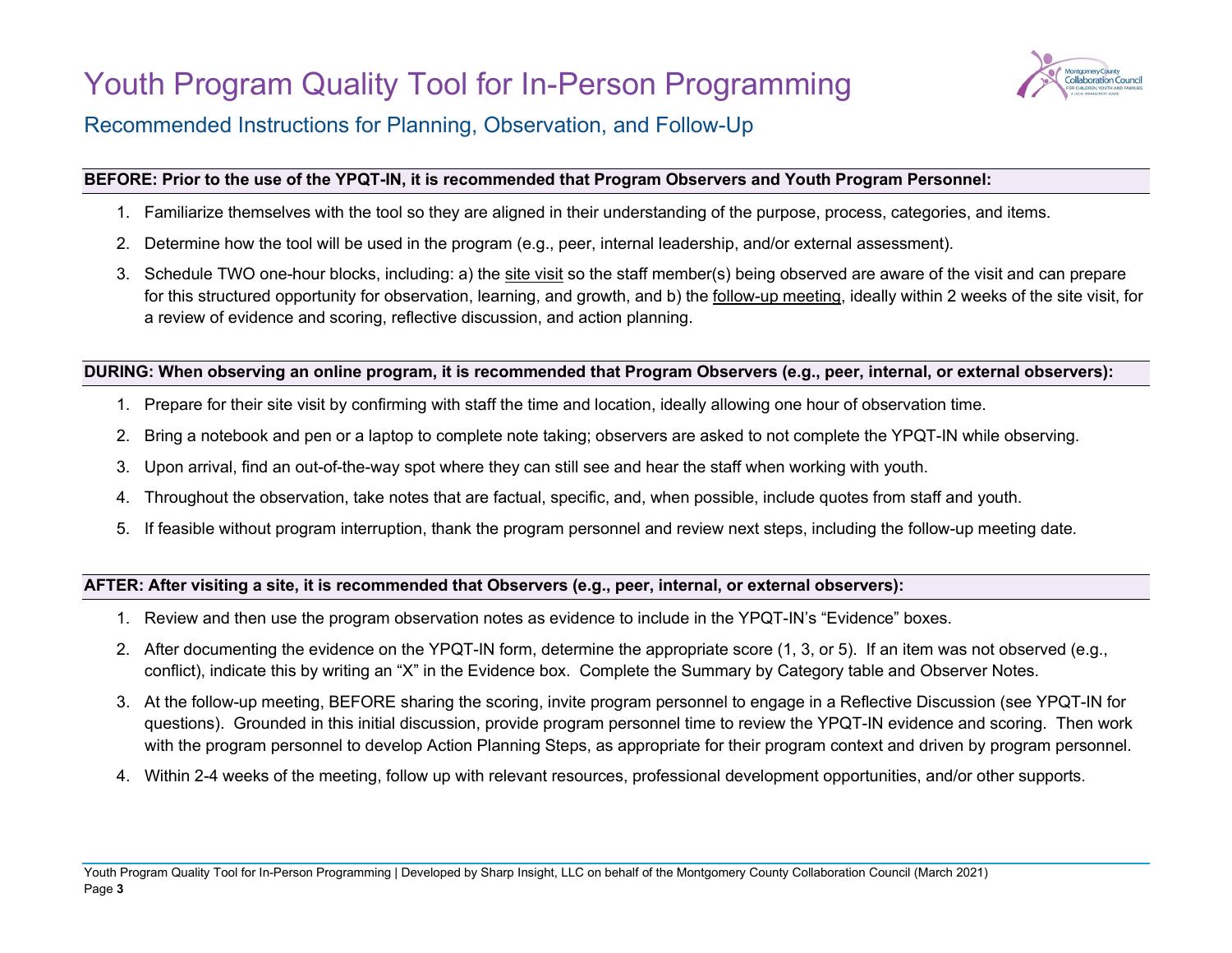

## <span id="page-4-0"></span>Observation Scoring Tool

|                            | <b>Agency / Organization</b>                                                                                                                                                                                                                                                                                                                                                                                                                                                                                                                                                       |                          |                                                         | <b>Observation Date</b> |                                   |                                                                                                                                                                                                                                |  |  |  |  |  |  |
|----------------------------|------------------------------------------------------------------------------------------------------------------------------------------------------------------------------------------------------------------------------------------------------------------------------------------------------------------------------------------------------------------------------------------------------------------------------------------------------------------------------------------------------------------------------------------------------------------------------------|--------------------------|---------------------------------------------------------|-------------------------|-----------------------------------|--------------------------------------------------------------------------------------------------------------------------------------------------------------------------------------------------------------------------------|--|--|--|--|--|--|
|                            | Program Name                                                                                                                                                                                                                                                                                                                                                                                                                                                                                                                                                                       |                          | <b>Total Minutes Observed</b> # Minutes:                |                         |                                   |                                                                                                                                                                                                                                |  |  |  |  |  |  |
|                            | <b>Grade(s) Served by Program</b><br><u> 1989 - Johann Barbara, martin amerikan personal (</u>                                                                                                                                                                                                                                                                                                                                                                                                                                                                                     |                          | Total Staff & Youth # Staff:                            |                         |                                   | # Youth:                                                                                                                                                                                                                       |  |  |  |  |  |  |
|                            | Name(s) of Staff Observed<br><u> 1980 - Jan Samuel Barbara, martin d</u>                                                                                                                                                                                                                                                                                                                                                                                                                                                                                                           |                          |                                                         |                         |                                   | Name(s) of Observer Name (s) Note that the state of the state of the state of the state of the state of the state of the state of the state of the state of the state of the state of the state of the state of the state of t |  |  |  |  |  |  |
|                            |                                                                                                                                                                                                                                                                                                                                                                                                                                                                                                                                                                                    |                          |                                                         |                         |                                   |                                                                                                                                                                                                                                |  |  |  |  |  |  |
|                            | $\Box$ Literacy<br>Type(s) of programs/activities observed:                                                                                                                                                                                                                                                                                                                                                                                                                                                                                                                        | $\Box$ Tutoring/Homework |                                                         | $\Box$ STEM             |                                   | □ Social-Emotional Learning                                                                                                                                                                                                    |  |  |  |  |  |  |
|                            | $\Box$ Service-Learning $\Box$ Leadership/Advocacy $\Box$ Arts                                                                                                                                                                                                                                                                                                                                                                                                                                                                                                                     |                          | □ Health & Wellness                                     |                         |                                   | $\Box$ Other $\_\_$                                                                                                                                                                                                            |  |  |  |  |  |  |
|                            | $\Box$ No (specify): $\Box$<br>Full adherence to health protocols observed: $\Box$ Yes                                                                                                                                                                                                                                                                                                                                                                                                                                                                                             |                          |                                                         |                         |                                   |                                                                                                                                                                                                                                |  |  |  |  |  |  |
|                            | Rating Scales are based on the consistency of strong evidence for each item observed. Please use this guide to help you with scoring:<br>N/A or X (not able to be observed or not applicable to the session)<br>3-Some Evidence (emerging and/or inconsistent evidence)<br>1-None or Minimal Evidence (negatively or not observed; minor or minimal evidence)<br>5-Extensive Evidence (strong and consistent evidence throughout session)<br>Instructions: Following the observation, use your detailed notes to document evidence and determine appropriate scores for each item. |                          |                                                         |                         |                                   |                                                                                                                                                                                                                                |  |  |  |  |  |  |
| ⊡→⊡⊣<br>⊡←⊡≁<br>⊦⊡≁⊡       | <b>PROGRAM STRUCTURE</b><br>To what extent is there evidence that?                                                                                                                                                                                                                                                                                                                                                                                                                                                                                                                 | N/A<br>$\mathbf{x}$      | None or<br><b>Minimal</b><br>Evidence<br>$\overline{1}$ | Some<br>Evidence<br>3   | <b>Extensive</b><br>Evidence<br>5 | <b>Evidence</b><br>Must include evidence for 3 or 5                                                                                                                                                                            |  |  |  |  |  |  |
|                            | A. Prior to program start, staff sufficiently <b>prepared</b> the program space AND relevant<br>materials for all youth to access?                                                                                                                                                                                                                                                                                                                                                                                                                                                 | $\bigcirc$               | $\bigcirc$                                              | $\bigcirc$              | $\bigcirc$                        |                                                                                                                                                                                                                                |  |  |  |  |  |  |
|                            | The program schedule is followed (within 10 minutes) AND allows for appropriate<br>B <sub>1</sub><br>activity timing (i.e., positive engagement, activity/session introduction, and closure)?                                                                                                                                                                                                                                                                                                                                                                                      | $\bigcirc$               | $\bigcirc$                                              | $\bigcirc$              | $\bigcirc$                        |                                                                                                                                                                                                                                |  |  |  |  |  |  |
|                            | C. Staff give clear instructions AND provide instructions using multiple (2+) techniques<br>(e.g., oral, visual, modeled, repeat-back)?                                                                                                                                                                                                                                                                                                                                                                                                                                            | $\bigcirc$               | $\bigcirc$                                              | $\bigcirc$              | $\bigcirc$                        |                                                                                                                                                                                                                                |  |  |  |  |  |  |
|                            | D. Staff provide multiple (2+) opportunities for youth to collaborate (e.g., pairs, small<br>groups, and full group)?                                                                                                                                                                                                                                                                                                                                                                                                                                                              | $\bigcirc$               | $\bigcirc$                                              | $\bigcirc$              | $\bigcirc$                        |                                                                                                                                                                                                                                |  |  |  |  |  |  |
| $\left(\frac{4}{3}\right)$ | <b>PROGRAM CONTENT</b><br>To what extent is there evidence that?                                                                                                                                                                                                                                                                                                                                                                                                                                                                                                                   | N/A<br>X                 | $\mathbf 1$                                             | 3                       | 5                                 | <b>Evidence</b><br>Must include evidence for 3 or 5                                                                                                                                                                            |  |  |  |  |  |  |
|                            | E. Staff clearly communicate to youth AND follow through with the program's specific<br>objectives (i.e., learning, skill-building, and/or developmental objectives)?                                                                                                                                                                                                                                                                                                                                                                                                              | $\bigcirc$               | $\circ$                                                 | $\circ$                 | $\bigcirc$                        |                                                                                                                                                                                                                                |  |  |  |  |  |  |
|                            | F. The program content, strategies, and skills build on each other, culminating in<br>products and/or performances that reflect the ideas and efforts of the youth within or<br>across program sessions?                                                                                                                                                                                                                                                                                                                                                                           | $\bigcirc$               | $\bigcirc$                                              | $\bigcirc$              | $\bigcirc$                        |                                                                                                                                                                                                                                |  |  |  |  |  |  |
|                            | G. The program content is developmentally appropriate, and the offering is scaffolded,<br>as needed, to provide appropriate challenge for all youth?                                                                                                                                                                                                                                                                                                                                                                                                                               | $\bigcirc$               | $\bigcirc$                                              | $\circ$                 | $\circ$                           |                                                                                                                                                                                                                                |  |  |  |  |  |  |
|                            | H.<br>Staff provide youth the opportunity to engage in active learning (e.g., creating,<br>combining, reforming materials or ideas) and/or skill development for at least half<br>of the program time?                                                                                                                                                                                                                                                                                                                                                                             | $\circ$                  | $\circ$                                                 | $\circ$                 | $\circ$                           |                                                                                                                                                                                                                                |  |  |  |  |  |  |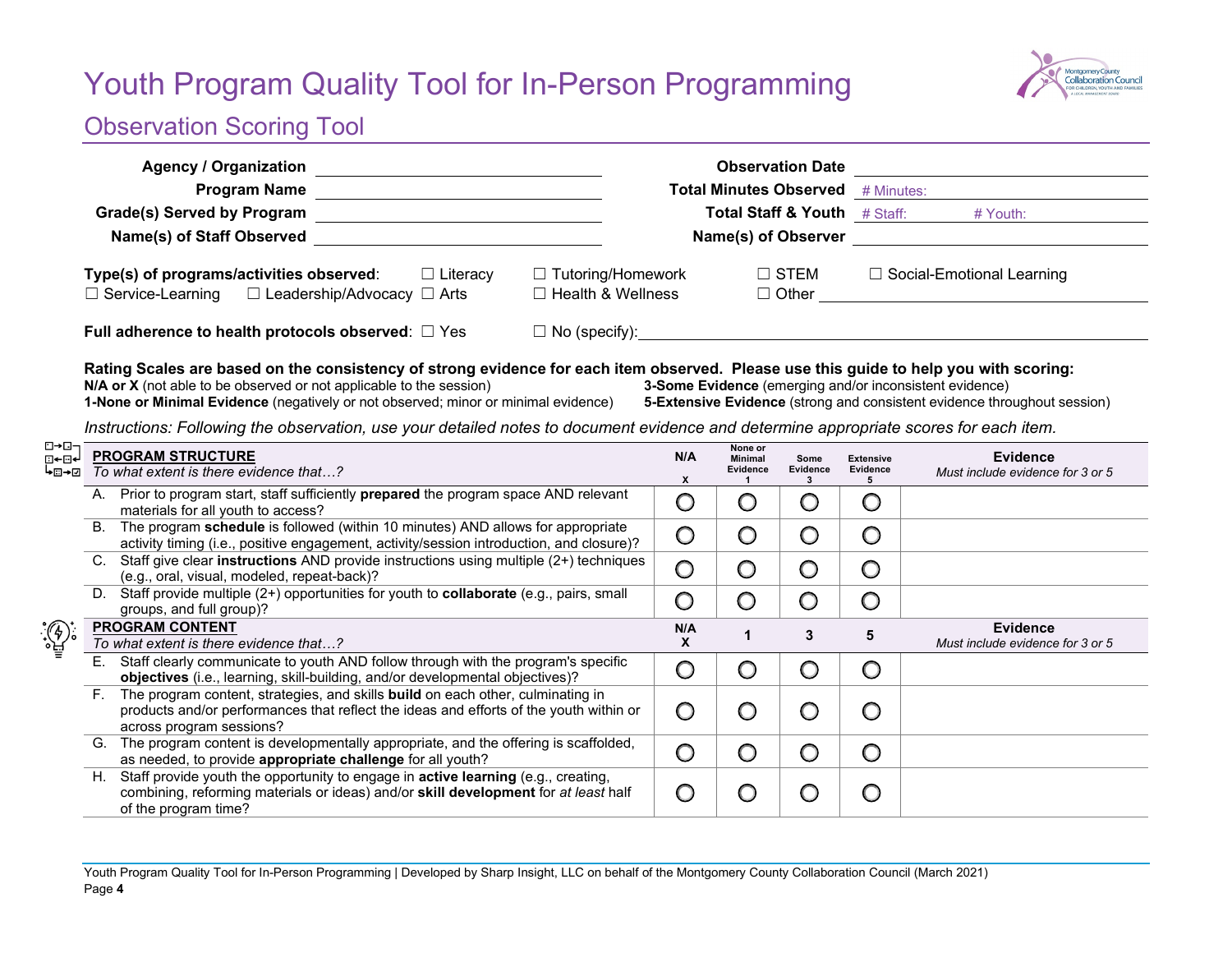

| Ø           | <b>SAFE ENVIRONMENT</b><br>To what extent is there evidence that?                                                                                                                                                                                                                    | N/A<br>$\mathsf{x}$     | None or<br><b>Minimal</b><br>Evidence | Some<br>Evidence<br>3 | <b>Extensive</b><br>Evidence<br>5 | Type(s) of<br><b>Evidence</b>      | <b>Evidence</b><br>Must include for 3 or 5 |
|-------------|--------------------------------------------------------------------------------------------------------------------------------------------------------------------------------------------------------------------------------------------------------------------------------------|-------------------------|---------------------------------------|-----------------------|-----------------------------------|------------------------------------|--------------------------------------------|
|             | There is no bias AND there is explicit evidence of mutual respect for<br>the diversity and inclusion of all participants with respect to: religion,<br>ethnicity, English fluency, class, gender, physical ability,<br>developmental ability, sexual orientation, and/or appearance? | O                       | $\circ$                               | $\bigcirc$            | $\circ$                           | Staff-to-Youth<br>Youth-to-Youth   |                                            |
|             | J.<br>The emotional climate of the session is predominantly positive (e.g.,<br>mutually respectful, relaxed, supportive; characterized by teamwork,<br>camaraderie, inclusiveness, and an absence of negative behaviors<br>OR appropriately mediated negative behaviors)?            | $\circ$                 | $\circ$                               | O                     | $\bigcirc$                        | □Staff-to-Youth<br>TYouth-to-Youth |                                            |
|             | K. The physical environment (e.g., space, furniture, equipment) is<br>safely used AND adjusted by staff and youth to meet program needs?                                                                                                                                             | $\mathop{\mathsf{O}}$   | $\circ$                               | $\circ$               | $\circ$                           | Staff-to-Youth<br>Youth-to-Youth   |                                            |
|             | L. Staff and youth demonstrate AND reinforce pro-social norms,<br>including expectations, guidelines, routines, and/or traditions?                                                                                                                                                   | $\circ$                 | $\circ$                               | $\circ$               | $\circ$                           | Staff-to-Youth<br>□ Youth-to-Youth |                                            |
|             | <b>SUPPORTIVE ENVIRONMENT</b><br>To what extent is there evidence that?                                                                                                                                                                                                              | N/A<br>$\mathbf{x}$     | 1                                     | $\mathbf{3}$          | 5                                 | Type(s) of<br><b>Evidence</b>      | Evidence<br>Must include for 3 or 5        |
|             | M. Staff are actively involved with youth (e.g., providing directions,<br>answering questions, checking in)?                                                                                                                                                                         | $\circ$                 | O                                     | $\circ$               | $\circ$                           | Staff-to-Youth<br>TYouth-to-Youth  |                                            |
|             | N. Staff model for and encourage all youth by providing specific<br>feedback to participants about accomplishments, positive behavior,<br>and/or individual and group performance expectations?                                                                                      | O                       | $\circ$                               | $\circ$               | $\bigcirc$                        | Staff-to-Youth<br>Youth-to-Youth   |                                            |
|             | O. There are positive interactions within groups of various size and<br>formation (e.g., one-on-one, small group, large group)?                                                                                                                                                      | $\circ$                 | $\circ$                               | $\bigcirc$            | $\circ$                           | Staff-to-Youth<br>Youth-to-Youth   |                                            |
|             | P. If conflict arises, staff use conflict as an opportunity for youth voice,<br>learning, or growth and/or youth participate in conflict mediation?                                                                                                                                  | $\overline{\mathsf{O}}$ | $\bigcirc$                            | $\bigcirc$            | $\bigcirc$                        | □ Staff-to-Youth<br>Youth-to-Youth |                                            |
| <b>````</b> | <b>INTERACTION &amp; ENGAGEMENT</b><br>To what extent is there evidence that?                                                                                                                                                                                                        | N/A<br>X                | 1                                     | $\mathbf{3}$          | 5                                 | Type(s) of<br>Evidence             | <b>Evidence</b><br>Must include for 3 or 5 |
|             | Q. Youth have opportunities to make open-ended content choices<br>(choosing "what") AND process choices (choosing "how") within the<br>content framework of the activities?                                                                                                          | $\circ$                 | $\circ$                               | $\circ$               | $\bigcirc$                        | Staff-to-Youth<br>Youth-to-Youth   |                                            |
|             | R. There are opportunities for youth to demonstrate leadership (e.g.,<br>contribute to program responsibilities, teach others, lead a discussion<br>or project)?                                                                                                                     | $\circ$                 | $\mathop{\mathsf{O}}$                 | $\circ$               | $\circ$                           | □Staff-to-Youth<br>Youth-to-Youth  |                                            |
|             | S. Youth actively share their ideas, experiences, and feedback which<br>are then meaningfully included in the program activities and/or<br>structure?                                                                                                                                | $\circ$                 | $\circ$                               | $\circ$               | $\circ$                           | □Staff-to-Youth<br>Youth-to-Youth  |                                            |
|             | T. Youth engage in an intentional process of reflection regarding what<br>they have experienced in the program?                                                                                                                                                                      | $\circ$                 | $\circ$                               | $\bigcirc$            | $\circ$                           | □Staff-to-Youth<br>Youth-to-Youth  |                                            |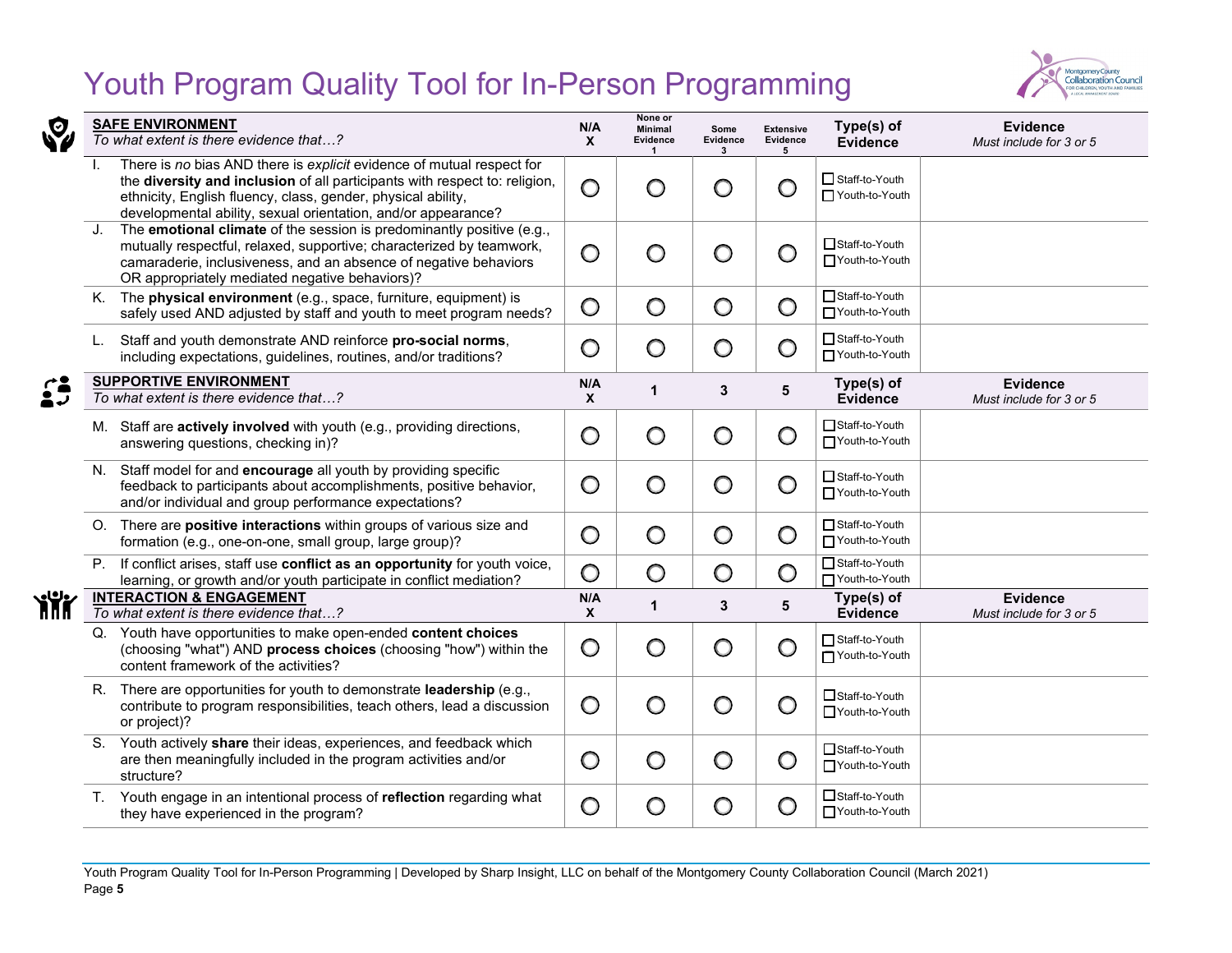

## Summary by Category

|                                                     |                             | ⊡→⊡⊣<br>⊡⊷⊡⊷<br>⊦⊞≁⊡ |   |                           |                |             | $\bigcirc \hspace{-2.5mm} \bigcirc \hspace{-2.5mm} \bigcirc \hspace{-2.5mm} \bigcirc \hspace{-2.5mm} \bigcirc \hspace{-2.5mm}$ |                |   |                                         | 71 L           |                |                | ě٠                          |                |                |                | وكاي        | 666 |  |
|-----------------------------------------------------|-----------------------------|----------------------|---|---------------------------|----------------|-------------|--------------------------------------------------------------------------------------------------------------------------------|----------------|---|-----------------------------------------|----------------|----------------|----------------|-----------------------------|----------------|----------------|----------------|-------------|-----|--|
|                                                     | Program<br><b>Structure</b> |                      |   | Program<br><b>Content</b> |                |             | <b>Safe</b><br>Environment                                                                                                     |                |   | <b>Supportive</b><br><b>Environment</b> |                |                |                | Interaction &<br>Engagement |                |                |                |             |     |  |
| <b>Item Letter</b>                                  | A                           | B                    | C |                           |                |             | G                                                                                                                              |                |   |                                         |                |                |                |                             |                |                |                | R           | S   |  |
| <b>Item Rating</b><br>Fill in with $X$ , 1, 3, or 5 | $\Omega$                    |                      |   |                           | $\overline{0}$ | $\mathbf 0$ |                                                                                                                                | $\overline{0}$ | 0 | $\overline{0}$                          | $\overline{0}$ | $\overline{0}$ | $\overline{0}$ |                             | $\overline{0}$ | $\overline{0}$ | $\overline{0}$ | $\mathbf 0$ |     |  |

#### Observer Notes

**Review the summary of item ratings above. What stands out? What patterns, if any emerge?**

**Successes**

**Recommendations**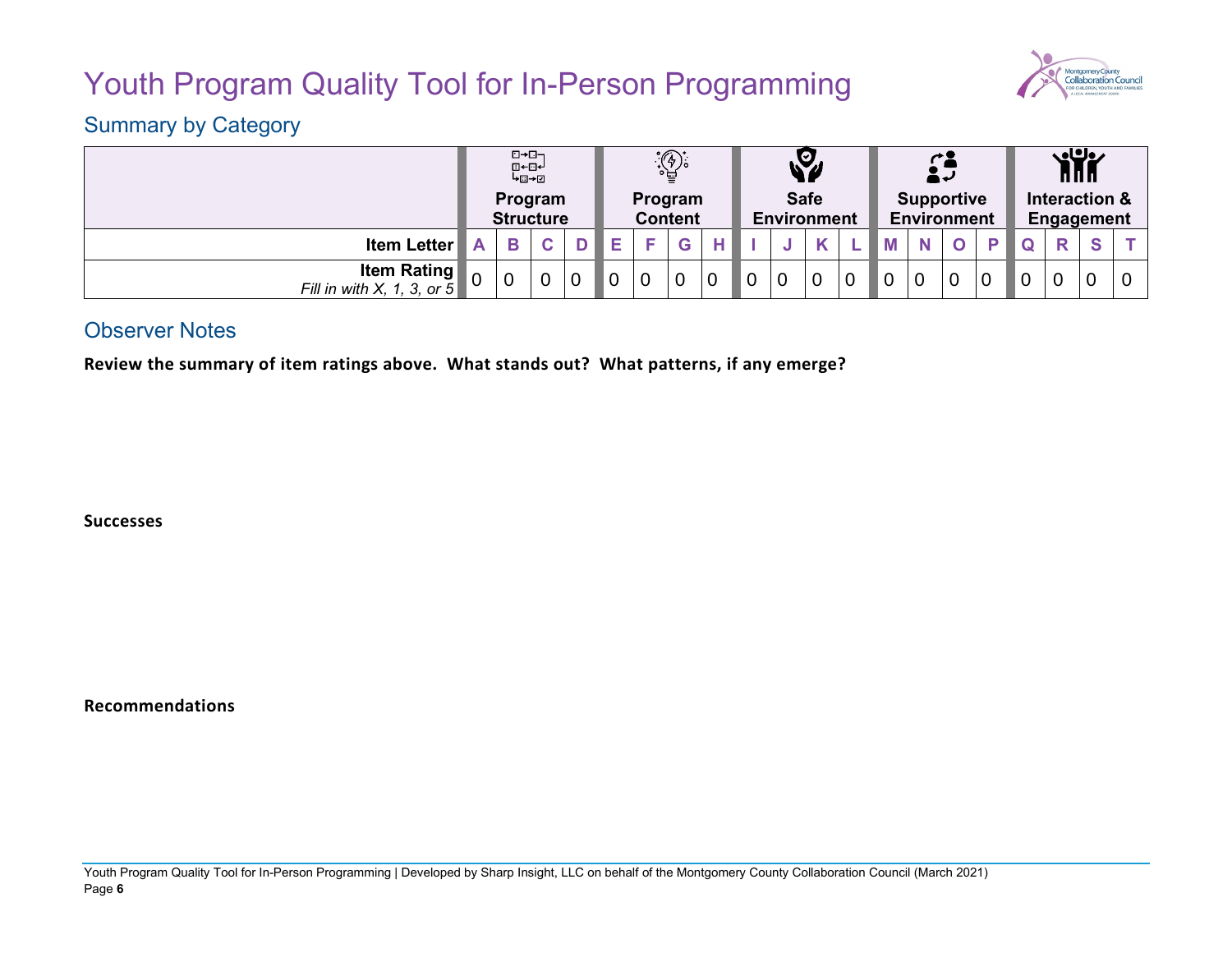

<span id="page-7-0"></span>Reflection and Action Planning

#### Reflective Discussion

**What did we do well? What contributed to those successes?**

**If we could start today's session or the program cycle over, what would we do differently? Why?**

### Action Planning

*Identify no more than 3 items for focused program improvement this program cycle.* 

| Domain(s)                 | Item of focus<br>(e.g., Item A, Item B) | Specific steps to improve this focus area | <b>Timeline</b> |
|---------------------------|-----------------------------------------|-------------------------------------------|-----------------|
| □Program Structure        |                                         |                                           |                 |
| □Program Content          |                                         |                                           |                 |
| □Safe Environment         |                                         |                                           |                 |
| □Supportive Environment   |                                         |                                           |                 |
| □Interaction & Engagement |                                         |                                           |                 |

#### **When will the follow-up observation take place?**

*For follow-up visits, observers may complete the full tool OR the selected domains or items that align with those identified through action planning.*